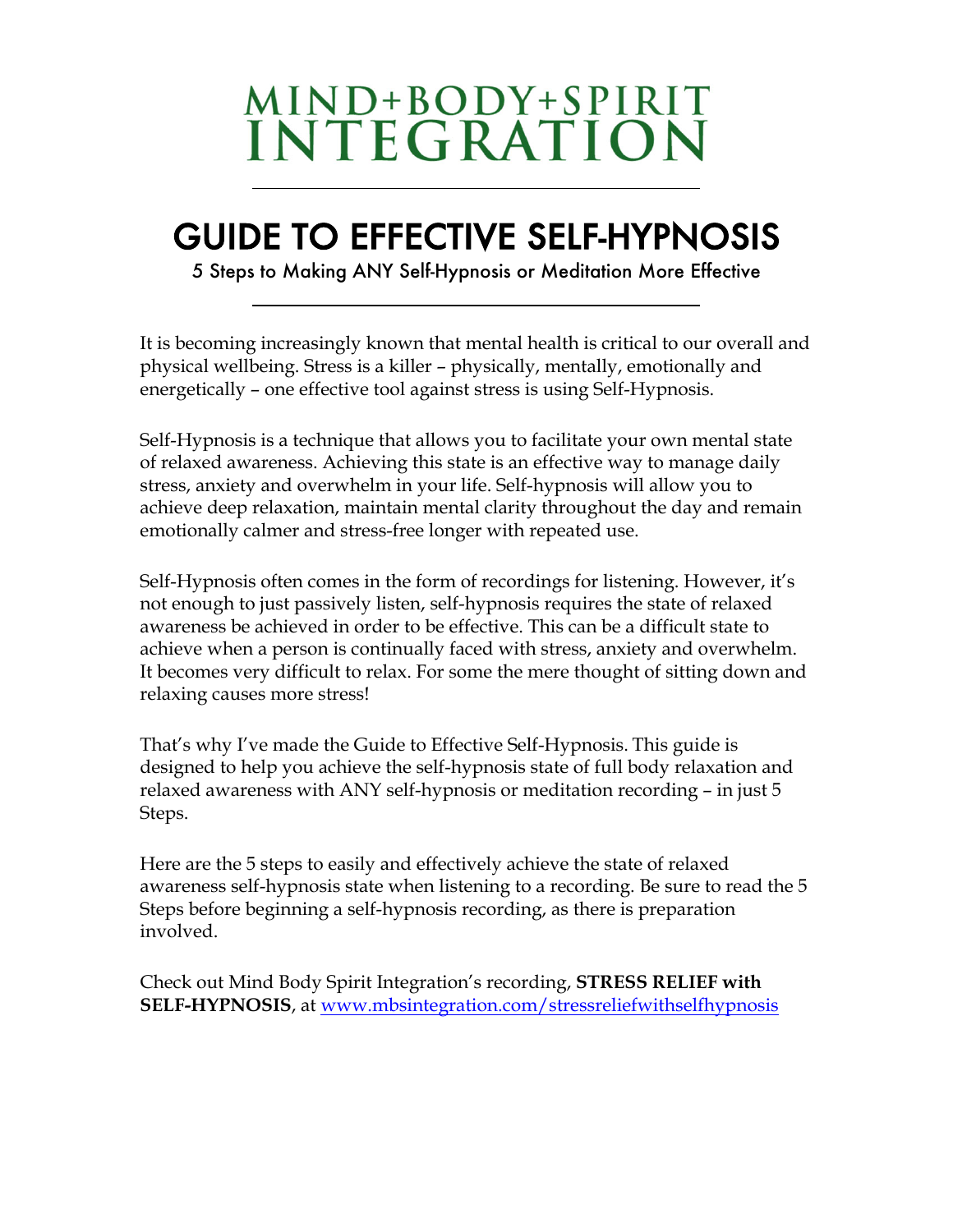# 5-STEP GUIDE TO EFFECTIVE SELF-HYPNOSIS:

Prepare, Position, Breathe, Be, Notice

## PREPARE

Find a location free of interruptions and distractions Put your phone on Do Not Disturb or Airplane Mode Loosen constricting clothing (jewellery, ties, belts, top button, etc) Speakers are best for listening (headphones work too) Be free of intoxicants and hangovers (alcohol, cannabis, etc.) Plan ahead when you will do your Self-Hypnosis

# POSITION

Sitting upright in a chair with a back and head rest is best (lying down works too) Hands on top of your legs or the arms of the chair (or beside you, when lying

down)

Feet flat on the floor, uncross the arms and legs

Sitting for a moment, are you comfortable?

Body is relaxed and in a sustainable position

# BREATHE

Take 5 deep belly breaths In the nose, Out the mouth Inhale - Push your stomach out, filling belly with air over 3-4 seconds, pause Exhale - Contract your stomach, pushing out all air over 3-4 seconds, pause With every exhale let the tension in your body release Drop the shoulders a little more, sink a little deeper

# BE

Start the Recording Close your eyes You have nowhere to be but here, right now You have set aside this time for you Just sit back and relax Allow the journey to unfold

# **NOTICE**

After the recording has finished Open your eyes, be still for a moment Notice any sensations in your body Notice any emotions you are feeling Notice any thoughts occupying your mind Notice your overall energy or vibe Write down your observations Notice change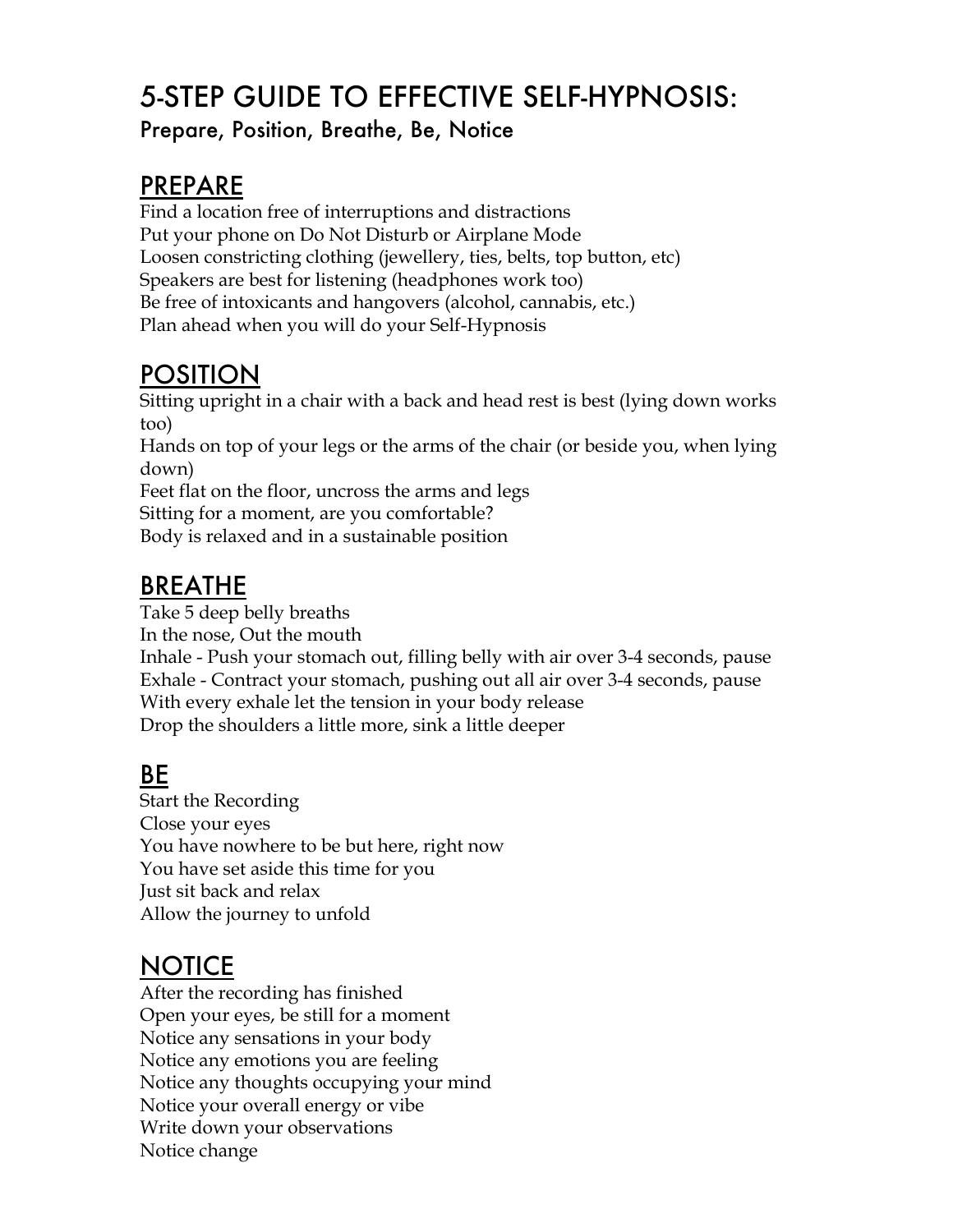### TROUBLE SHOOTING

Here are some common issues encountered when learning how to use selfhypnosis:

#### **I'm not going into Self-Hypnosis**

Self-Hypnosis is a skill and much like learning a new sport or instrument, it takes practice. As you practice self-hypnosis you will learn to go into deeper states of relaxed awareness more easily, effortlessly and faster with every use.

#### **I'm getting easily distracted**

Preparing for Self-Hypnosis is as important as listening to the recording. Remove yourself from distractions and things that will take away your focus: be away from other people, turn off the TV, turn off your phone, turn off anything that beeps, have pets in another room or have them settled where you are. Eventually you will become so proficient at self-hypnosis you can to do it in the middle of a busy train station or office lobby – seriously!

#### **I can't sit still or get relaxed**

While sitting upright in a chair with a headrest generally works best, if you find you feel fidgety and move around a lot, try lying down on your back on the sofa or bed with your hands and arms alongside your body. Do whatever position you feel most comfortable holding. Work your way up to sitting.

#### **I don't think I'm in Self-Hypnosis**

Is your mind calm and aware, your body relaxed and still, but you feel like or think that you're not in Self-Hypnosis? Then you ARE in self-hypnosis! It is very common when experiencing self-hypnosis for the first time to think you are not in self-hypnosis at all. There are many depths to self-hypnosis, and with practice you will go deeper, but you don't have to be deep for it to be effective.



#### Check out Mind Body Spirit Integration's other Programs and Services

#### BREAKTHROUGH PROGRAM

Unlock your limitless potential and take back your personal power with this customized 6-week program. Combining Biofield Tuning and Hypnosis in one-on-one sessions with Paul, break through your blocks and limiting beliefs today.